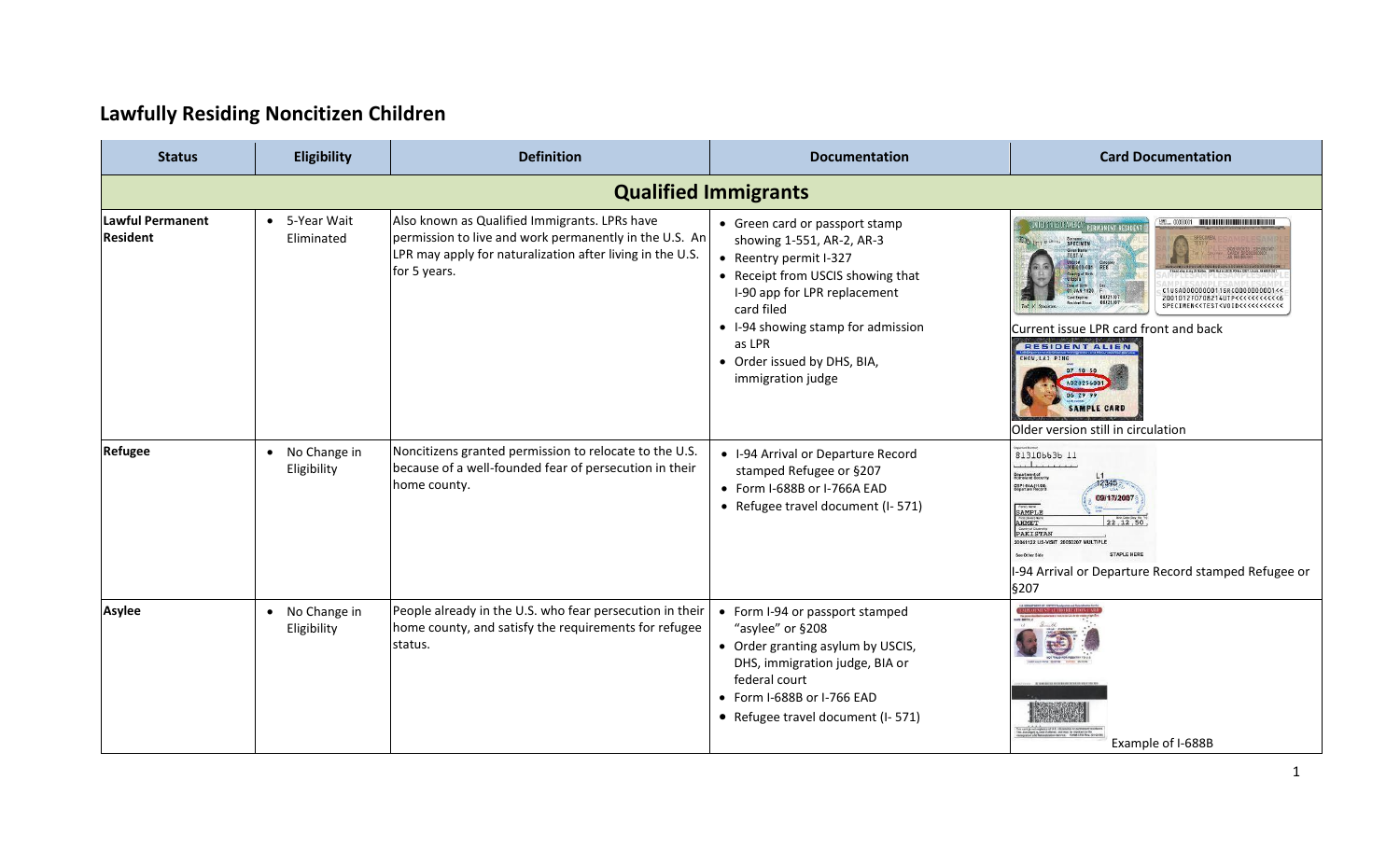| <b>Status</b>                                                                | <b>Eligibility</b>                       | <b>Definition</b>                                                                                                                                                                                                                                                                                                                                  | <b>Documentation</b>                                                                                                                                                                                                                      | <b>Card Documentation</b>                                                       |
|------------------------------------------------------------------------------|------------------------------------------|----------------------------------------------------------------------------------------------------------------------------------------------------------------------------------------------------------------------------------------------------------------------------------------------------------------------------------------------------|-------------------------------------------------------------------------------------------------------------------------------------------------------------------------------------------------------------------------------------------|---------------------------------------------------------------------------------|
| <b>Cuban/Haitian Entrant</b>                                                 | • No Change in<br>Eligibility            | Considered lawfully present if they are either paroled<br>into the U.S., or have a pending exclusion or<br>deportation case or applied for asylum (but are not<br>subject to a final order of deportation or exclusion).<br>The following website provides additional<br>information:<br>https://secure.ssa.gov/apps10/poms.nsf/lnx/050050<br>2108 | • Form I-94 with stamp indicating<br>Cuban/Haitian entrant or any other<br>notation indicating "parole"<br>• Any document indicating a pending<br>asylum application, including a<br>receipt for form I-589<br>• Form I-688B or I-766 EAD | 10 5Ed1E8SPT<br>P C C A N C<br>Example of I-94                                  |
| Paroled into the U.S.<br>for at Least One Year                               | • 5-Year Wait<br>Eliminated              | Permitted to enter the U.S. for humanitarian or<br>public interest reasons, including temporary parolees<br>present for reasons such as receiving medical<br>treatment. Some people are paroled with the<br>understanding that they will remain permanently by<br>applying for asylum or a family visa.                                            | • Form I-94 indicating "parole" or<br>"PIP" or "212(d)(5)" or other<br>language indicating parole status<br>• Form I-688B or I-766 EAD<br>• NOTE: If later adjusted to LPR<br>status, may have I-551 card                                 | 10 5641685#7<br><b><i>U.S. DESIGNATION</i></b><br>P.C.C.A.N.<br>Example of I-94 |
| <b>Granted Withholding of</b><br>Deportation or<br>Withholding of<br>Removal | No Change in<br>$\bullet$<br>Eligibility | Similar to asylum in that the person's life would be<br>threatened if he/she returned to his/her home<br>country. Obtaining "withholding" status has a higher<br>evidentiary standard, but the status makes it<br>mandatory that the person not return to his/her<br>home country.                                                                 | • Order granting withholding of<br>deportation/removal issued by USCIS, DHS,<br>immigration judge, BIA or federal court<br>• Form I-688B or I-766 EAD<br>• Administrative order staying removal issued by<br><b>DHS</b>                   | SPECIMEN<br>Example of I-766 EAD                                                |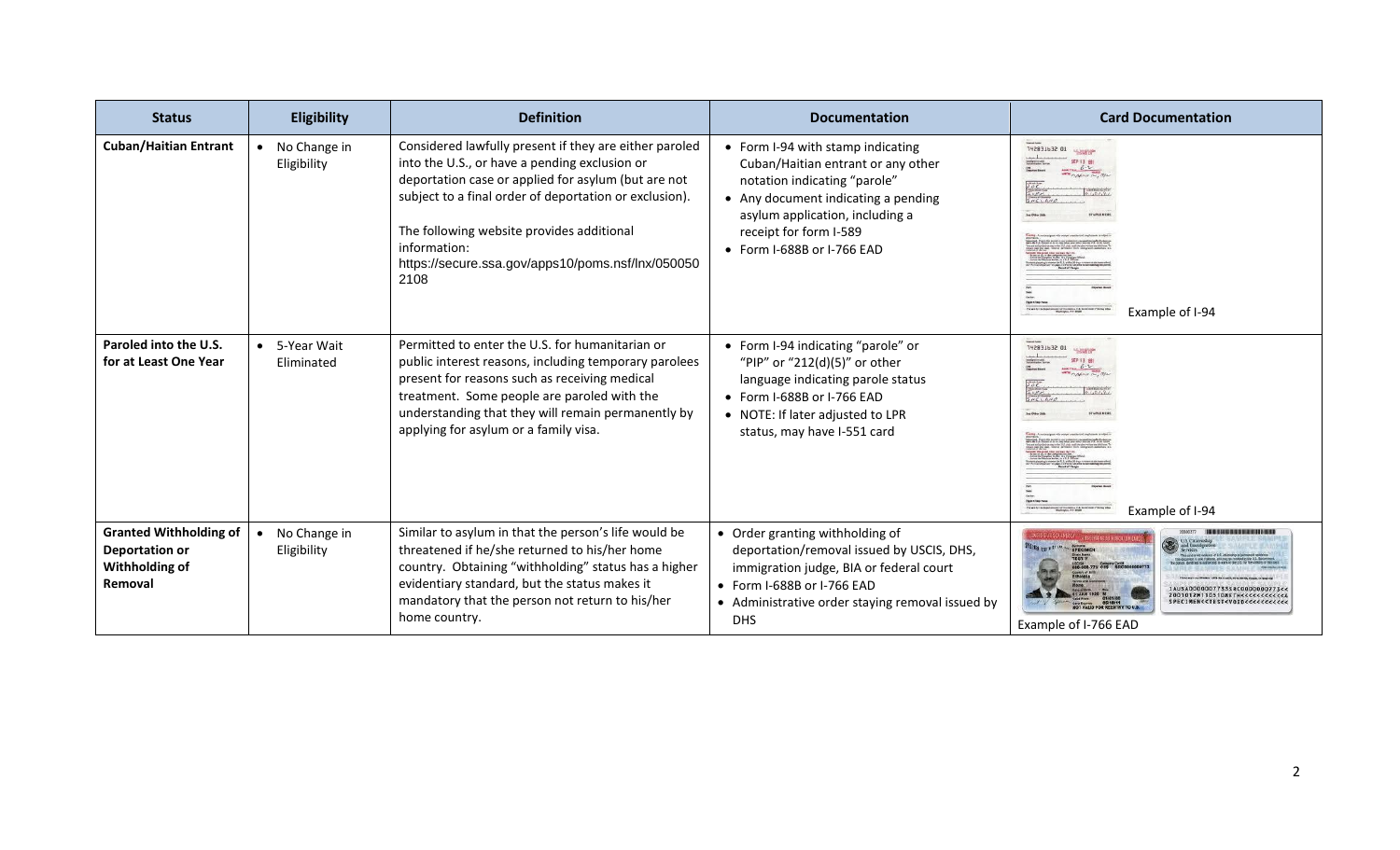| <b>Status</b>                                                 | Eligibility                 | <b>Definition</b>                                                                                                                                                                                                                                                                                                                                                                                      | <b>Documentation</b>                                                                                                                                                                                                                                                                                                                                                                                                                                                                                                                                                                                                                                                                                                                                                                                                                                                                                                                                                                                                                                                                                                                                                                                                                                                                                                                                                                                                                                                                                                                    | <b>Card Documentation</b>                   |
|---------------------------------------------------------------|-----------------------------|--------------------------------------------------------------------------------------------------------------------------------------------------------------------------------------------------------------------------------------------------------------------------------------------------------------------------------------------------------------------------------------------------------|-----------------------------------------------------------------------------------------------------------------------------------------------------------------------------------------------------------------------------------------------------------------------------------------------------------------------------------------------------------------------------------------------------------------------------------------------------------------------------------------------------------------------------------------------------------------------------------------------------------------------------------------------------------------------------------------------------------------------------------------------------------------------------------------------------------------------------------------------------------------------------------------------------------------------------------------------------------------------------------------------------------------------------------------------------------------------------------------------------------------------------------------------------------------------------------------------------------------------------------------------------------------------------------------------------------------------------------------------------------------------------------------------------------------------------------------------------------------------------------------------------------------------------------------|---------------------------------------------|
| <b>Battered Child or Child of a</b><br><b>Battered Person</b> | • 5-Year Wait<br>Eliminated | A noncitizen who has been battered or subjected to<br>extreme cruelty in the U.S. by a family member in<br>their home. This also includes children of domestic<br>violence victims. Has a pending or approved I-751<br>petition with DHS. This enables the battered<br>immigrant to leave the abusive relationship without<br>relying on the abusive U.S. citizen/lawful permanent<br>resident spouse. | • Form I-360, (application to qualify as an<br>abused spouse, child, or parent under the<br>Violence Against Women Act (VAWA) Petition<br>for Amerasian, Widow(er), or Special<br>Immigrant<br>$\bullet$ I-751 waiver<br>$\bullet$ U visa<br>• I-130 (visa petition) under immediate relative<br>(IR) or 2 <sup>nd</sup> family preference (P-2) showing<br>status as a spouse or child<br>• Form I-797, Notice of Action referencing a<br>pending I-130 or I-360 or finding<br>establishment of a prima facie case<br>• I-485, Application for Adjustment of Status on<br>the basis of an immediate relative or family<br>2 <sup>nd</sup> preference petition or VAWA application<br>• I-688 or I-766 EAD coded 274a.12(a)(10)<br>(application for suspension or deportation) or<br>274a12(c)(14) or C14 (individual granted<br>deferred action status)<br>• I-688 or I-766 EAD coded 274a12(c)(9) or C9<br>(application for adjustment) or 274a.12(c)(10)<br>or C10 (application for suspension of<br>deportation) or 274a.12(c)(14) or C14<br>(individual granted deferred action status) or<br>C31 (individual with approved VAWA self-<br>petition)<br>• Any verification from INS, DHS, or other<br>authoritative document.<br>• Any documents indicating a pending<br>suspension of deportation or cancellation of<br>removal case, including a receipt from an<br>immigration court indicating filing of Form<br>EOIR-40 (Application for Suspension of<br>Deportation) or EOIR-42 (Application for<br>Cancellation of removal) | Port 4. Processing list<br>Example of I-360 |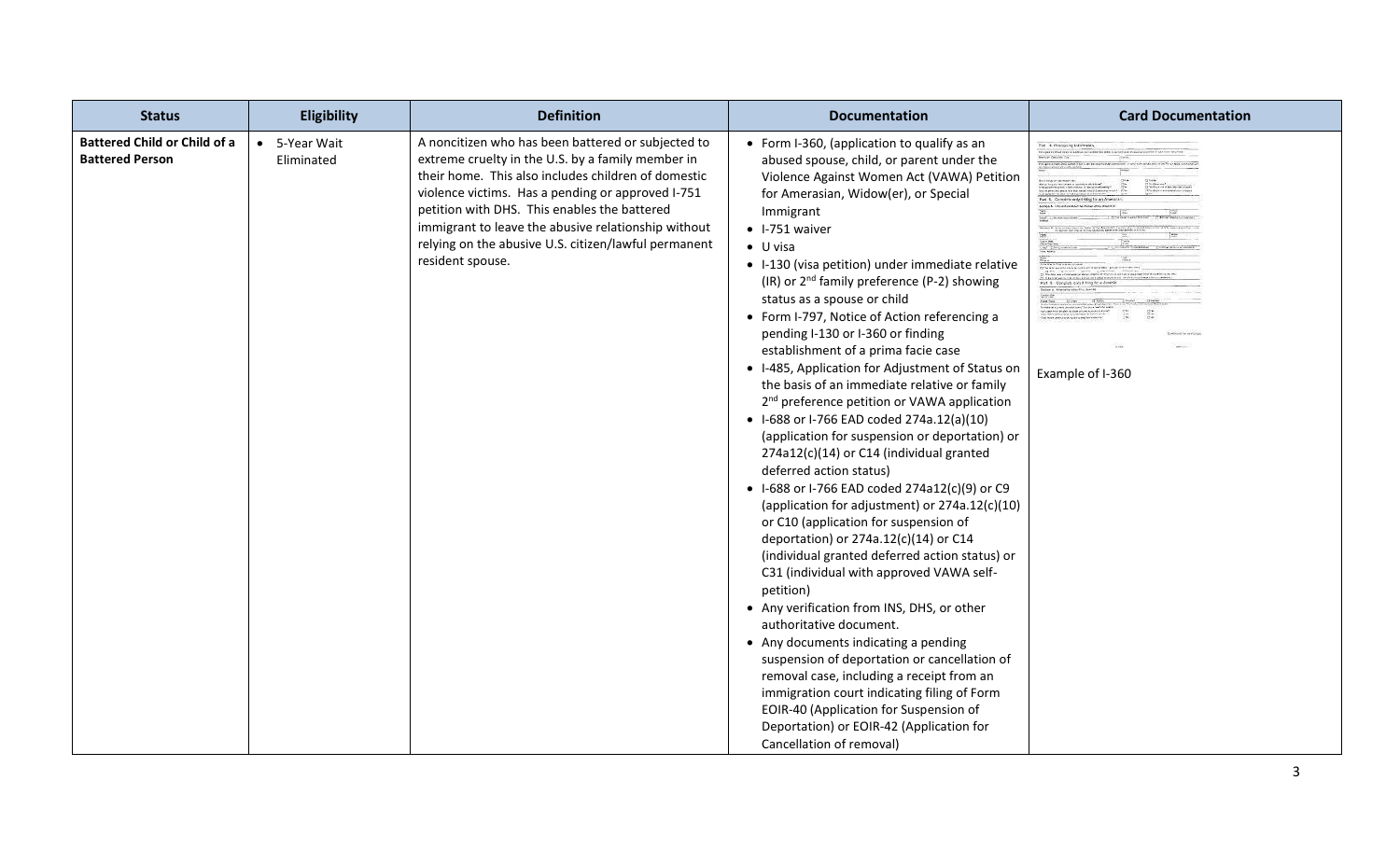| <b>Status</b>                                                                                         | Eligibility                   | <b>Definition</b>                                                                                                                                                                                                         | <b>Documentation</b>                                                                                                                                                                                                                                                                                                                                                                                                                                                                                                                                                                   | <b>Card Documentation</b>                                                                                                                                                                                                                                                                                                                                                                                                                                                                                                                                                                                                                                                                                                                                                                                                                                                                                                                                                                               |
|-------------------------------------------------------------------------------------------------------|-------------------------------|---------------------------------------------------------------------------------------------------------------------------------------------------------------------------------------------------------------------------|----------------------------------------------------------------------------------------------------------------------------------------------------------------------------------------------------------------------------------------------------------------------------------------------------------------------------------------------------------------------------------------------------------------------------------------------------------------------------------------------------------------------------------------------------------------------------------------|---------------------------------------------------------------------------------------------------------------------------------------------------------------------------------------------------------------------------------------------------------------------------------------------------------------------------------------------------------------------------------------------------------------------------------------------------------------------------------------------------------------------------------------------------------------------------------------------------------------------------------------------------------------------------------------------------------------------------------------------------------------------------------------------------------------------------------------------------------------------------------------------------------------------------------------------------------------------------------------------------------|
| <b>Victims of Human</b><br><b>Trafficking and their</b><br><b>Derivative Beneficiaries</b>            | • No Change in<br>Eligibility | Must be certified by HHS Office of Refugee<br>Resettlement (ORR), or if a minor, receive an<br>eligibility letter from ORR.                                                                                               | Derivative Beneficiaries of Trafficking<br>Survivors will have similar documents<br>with T-# designations<br>• Certification from Office of Refugee<br>Resettlement (ORR)<br>• ORR eligibility letter if under 18<br>• Certification status verified through<br>U.S. Department of Health and<br><b>Human Services Trafficking</b><br>Verification Line (866)-401-5510<br>• I-914 (T visa application)<br>• $1-766 \text{ codes (a)(16)}$<br>• Form I-797 approval notice or<br>"extension of T or U nonimmigrant<br>status"<br>• I-512 authorization for parole<br>• I-551 green card | <b>Department of Hollydayd Security</b><br>1-914, Application for T Nonimmigrant Status<br>U.S. Citizenskip and Imanigration Seri<br>START HERE - Type or print. the steek is t. See Australian for information<br>about slightly and has as complete and file this application.<br>For USCIS Use Only<br>PART A Perpose for Filing the Application<br>I Law Shing an applica-<br>regulari status; and have not prevenud-<br>that he such sixts<br>Have a T-1 application position<br>Horse received T. Labels<br>I tem applying a tring family secretated to the United States<br>PART 8: General Information About You (Person Alog this form as a vi-<br>Funds Nation (Los Nine) Gives Name (For Nova) Middle Name (Cour<br>Other Names Used Becould maides nenoticidens<br>Mamo Address - Strott Number and Nat<br>141.8<br>Zip/Postal Code<br><b>Felix</b><br>Safe Midling Address (Tother than above) - Sayot Number and Name Apr. 8<br>CO Griden of<br><b>Zip/Field Cole</b><br>Example of I-914 |
| <b>Unmarried Dependents of</b><br>Non-citizens Serving in the<br><b>U.S. Military</b>                 | • No Change in<br>Eligibility | Spouses of U.S. citizen members of the U.S. armed<br>forces (service members) may be eligible for<br>expedited or overseas naturalization.<br>Children of service members may be eligible for<br>overseas naturalization. | • Form N-600K                                                                                                                                                                                                                                                                                                                                                                                                                                                                                                                                                                          | Example of N-600K                                                                                                                                                                                                                                                                                                                                                                                                                                                                                                                                                                                                                                                                                                                                                                                                                                                                                                                                                                                       |
| <b>Member of Federally-</b><br><b>Recognized Indian Tribe of</b><br>American Indian Born in<br>Canada | • No Change in<br>Eligibility | American Indian born in Canada and possesses at<br>least 50% American Indian blood, may obtain a<br>Permanent Resident Card (green card) by requesting<br>a creation of record. It does not include spouse or<br>child.   | • Certificate from Department of<br>Interior certifying Native American<br>tribal ancestry or other<br>authoritative document                                                                                                                                                                                                                                                                                                                                                                                                                                                          | UNITED STATES<br><b>SUREAU OF INDIAN AFFAIRS</b><br><b>TAHLEQUAR AGENCY</b><br>well-cate of Degree of Ludian Blood<br>. NISSES PRILLIP KONZANTI<br><b>Therekee</b><br>1919 Lela J. Ummutus<br>Example of Bureau of Indian Affairs certificate                                                                                                                                                                                                                                                                                                                                                                                                                                                                                                                                                                                                                                                                                                                                                           |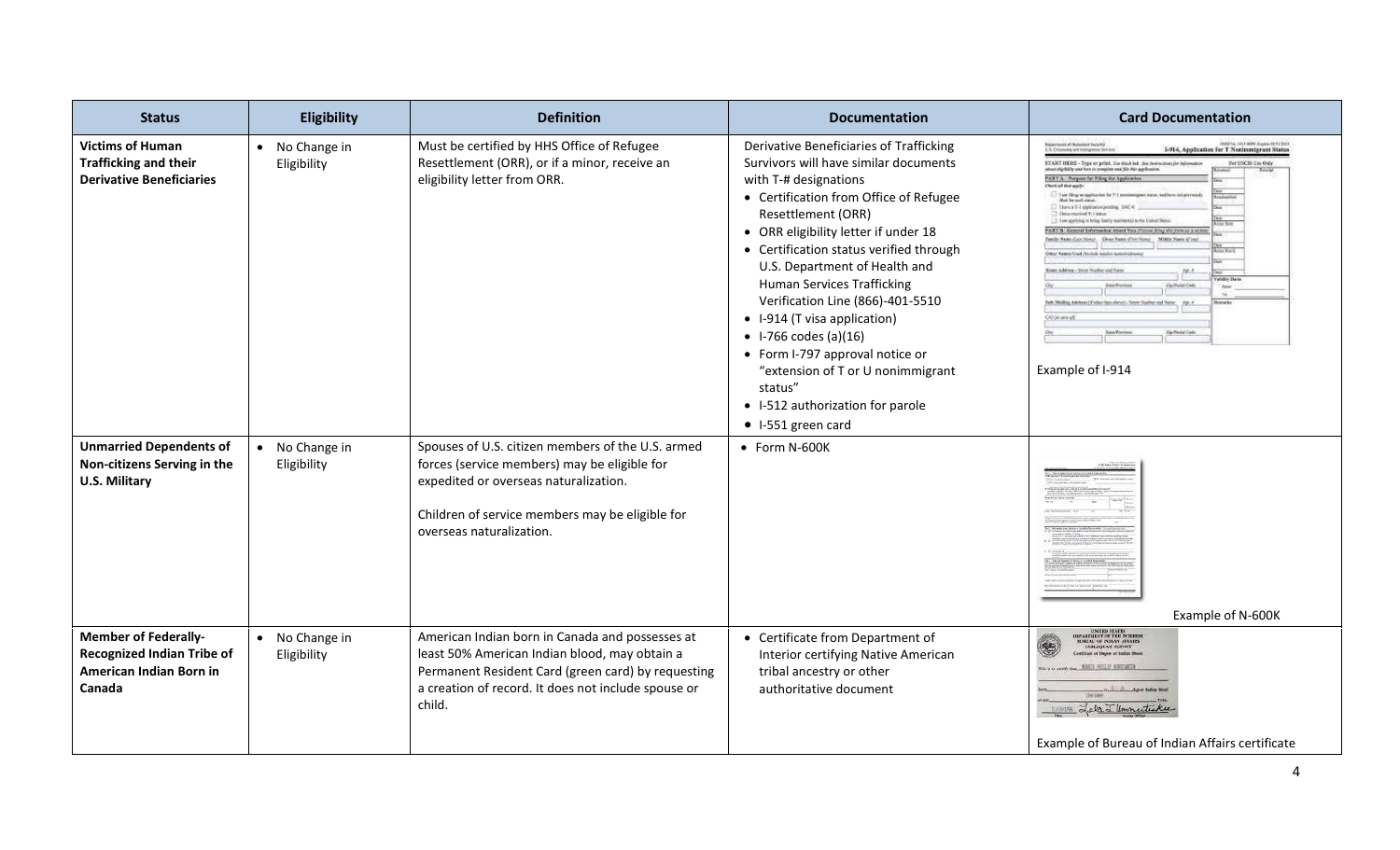| <b>Status</b>                                                                 | Eligibility                   | <b>Definition</b>                                                                                                                                                                                                                                                                                                                                                                                                                                                                     | <b>Documentation</b>                                                                                                                                     | <b>Card Documentation</b>                                                                                                                                                                                                            |  |  |
|-------------------------------------------------------------------------------|-------------------------------|---------------------------------------------------------------------------------------------------------------------------------------------------------------------------------------------------------------------------------------------------------------------------------------------------------------------------------------------------------------------------------------------------------------------------------------------------------------------------------------|----------------------------------------------------------------------------------------------------------------------------------------------------------|--------------------------------------------------------------------------------------------------------------------------------------------------------------------------------------------------------------------------------------|--|--|
|                                                                               | "Lawfully Present" Immigrants |                                                                                                                                                                                                                                                                                                                                                                                                                                                                                       |                                                                                                                                                          |                                                                                                                                                                                                                                      |  |  |
| <b>Granted Relief under the</b><br><b>Convention Against Torture</b><br>(CAT) | • Newly Eligible              | Granted deferral or removal due to a likelihood of<br>torture if returned to the home county.                                                                                                                                                                                                                                                                                                                                                                                         | • Order granting withholding of<br>deportation/removal issued by<br>USCIS, DHS, immigration judge, BIA<br>or federal court<br>• Form I-688B or I-766 EAD | AUSA0000007733SRC0000000773<<br>IAUSAUUUUUTTISSALUUUTEKKKKKKKKK<br>2001012M1105108ETHKKKKKKKKKKKK<br>SPECIMENKKTESTKV0IDKKKKKKKKKKK<br>Example of I-766EAD                                                                           |  |  |
| <b>Temporary Protected</b><br><b>Status (TPS)</b>                             | • Newly Eligible              | Granted to persons physically present in the U.S., but<br>are from countries that the Secretary of Homeland<br>Security has designated as unsafe. Persons granted<br>TPS have authorization to stay in the U.S. for a<br>specific period of time and must obtain Employment<br>Authorization.                                                                                                                                                                                         | • Form I-688B or I-766 EAD<br>• Form I-797 Notice of Action showing<br>grant of TPS status                                                               | <b>Department of Honeland Securi</b><br>U.S. Computer and Count<br>I-797, Notice of Action<br><b>THE UNIVERSITY STATES OF AMERICA</b><br>THE COUNTY WILL BE WELFARED A WAS ARRESTED FOR THE<br>I-797 Notice of Action                |  |  |
| <b>Deferred Enforcement</b><br>Departure (DED)                                | • Newly Eligible              | Similar to TPS, DED is granted to persons from<br>countries deemed unsafe by presidential<br>proclamation or other executive action.                                                                                                                                                                                                                                                                                                                                                  | • Form I-688B or I-766 EAD                                                                                                                               | <b>IES REIT I<sup>ES din</sup> 1999, Benamin</b><br>00-000-773 C19 GR<br>Example of I-766EAD                                                                                                                                         |  |  |
| <b>Deferred Action</b>                                                        | • Newly Eligible              | Immigration Officials may grant immigrants deferred<br>action on a discretionary basis to those needing to<br>remain in the U.S., but only for a limited number of<br>reasons, including age or the person's physical<br>condition (if it affects the individual's ability to<br>travel).<br><b>Exception: Deferred Action for Childhood Arrivals</b><br>(DACA) as a group of immigrants are not considered<br>"lawfully present" for Florida KidCare and<br>marketplace eligibility. | • Form I-797 Notice of Action or other<br>form showing approval of deferred<br>action status<br>• Form I-688B or I-766 EAD                               | Department of Hopeland Society<br>U.S. Computer and Insertionium Servi<br>I-797, Notice of Action<br>THE E UNITED STATES OF AMERICA<br><b>Notice Type</b><br>TO WELL PET A VISA RE NOT IT AS WAS A WAS AT A WAY.<br>Example of I-797 |  |  |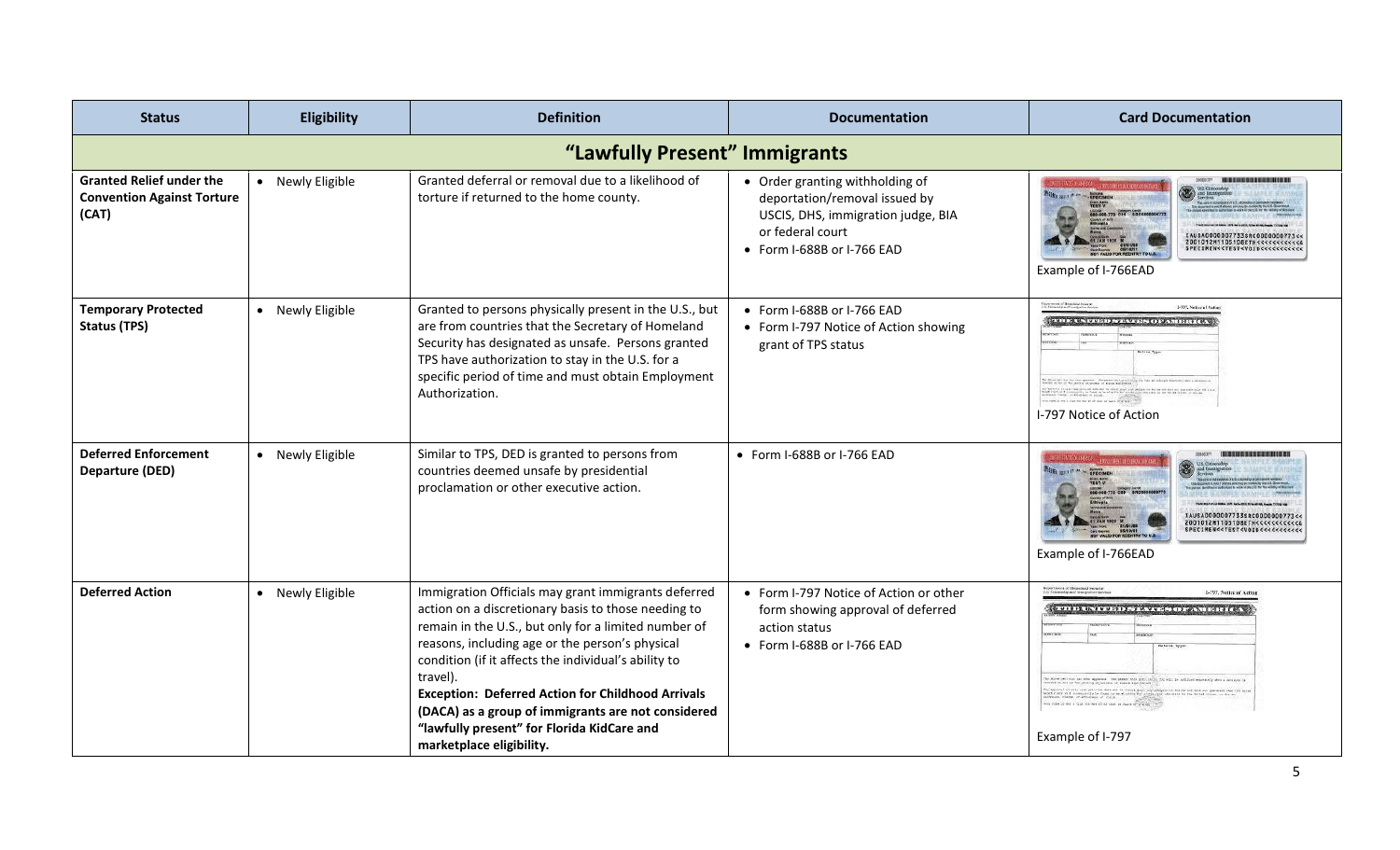| <b>Status</b>                                                                                              | Eligibility      | <b>Definition</b>                                                                                                                                                                                                                                                                                                                                                                  | <b>Documentation</b>                                                                                                                                                                                      | <b>Card Documentation</b>                                                                                                                                                                                                                              |
|------------------------------------------------------------------------------------------------------------|------------------|------------------------------------------------------------------------------------------------------------------------------------------------------------------------------------------------------------------------------------------------------------------------------------------------------------------------------------------------------------------------------------|-----------------------------------------------------------------------------------------------------------------------------------------------------------------------------------------------------------|--------------------------------------------------------------------------------------------------------------------------------------------------------------------------------------------------------------------------------------------------------|
| Paroled into the U.S. for<br>Less than One Year                                                            | • Newly Eligible | Permitted to enter the U.S. for humanitarian or<br>public interest reasons, including temporary parolees<br>present for reasons such as receiving medical<br>treatment. Some people are paroled with the<br>understanding that they will remain permanently by<br>applying for asylum or a family visa.                                                                            | • Form I-94 indicating "parole" or "PIP" or<br>"212(d)(5)" or other language indicating parole<br>status<br>• Form I-688B or I-766 EAD<br>• NOTE: If later adjusted to LPR status, may have<br>I-551 card | 14583163201<br>Example of I-94                                                                                                                                                                                                                         |
| <b>Individual with</b><br><b>Nonimmigrant Status</b>                                                       | • Newly Eligible | An alien who is admitted to the United States for a<br>specific temporary period of time. There are clear<br>conditions on their stay. There are a large variety of<br>nonimmigrant categories, each exists for a specific<br>purpose and has specific terms and conditions.<br>Students, visitors on business, and people permitted<br>to live and work in the U.S. indefinitely. | • Form I-94 or passport indicating<br>admission to U.S. with<br>nonimmigrant visa<br>• Proof of I-918 submission<br>• Receipt for form I-102 or I-918<br>• I-797 approval notice<br>• I-688B or I-766 EAD | VISA<br>HUMAI (ROMA)<br>FORT ARTAMENT<br><b>ETHAREN HAHES</b><br>043LN1973<br>VNUSAPATEL< <meenaben<maheshkumar<<<<<<<<<<<br>E9192976&lt;11ND7306044F1805279B3BMBDEW21473139<br/>Example of visa found in passport</meenaben<maheshkumar<<<<<<<<<<<br> |
| <b>Administrative Stay of</b><br>Removal Issued by the<br><b>Department of Homeland</b><br><b>Security</b> | • Newly Eligible | An alien under a final order of deportation or<br>removal may seek a stay of deportation or removal<br>from the Department of Homeland Security as<br>provided in 8 CFR 241.6.                                                                                                                                                                                                     | • Administrative or court order granting stay of<br>removal issues by the Department of<br>Homeland Security, an immigration judge, the<br>Board of Immigration Appeals, or a court                       |                                                                                                                                                                                                                                                        |
| <b>Lawful Temporary Resident</b>                                                                           | • Newly Eligible | Includes general amnesty immigrants who unlawfully<br>resided in the U.S. since prior to January 1, 1982, and<br>special agricultural workers (SAWs) who has<br>performed agricultural work for a specified period.                                                                                                                                                                | • Form I-688 Temporary Resident<br>Card<br>• I-688A EAD<br>• I-668B or I-766 EAD<br>• Form I-698 Application to Adjust<br>from Temporary to Permanent<br>Residence under INA §245A                        | Example of I-688                                                                                                                                                                                                                                       |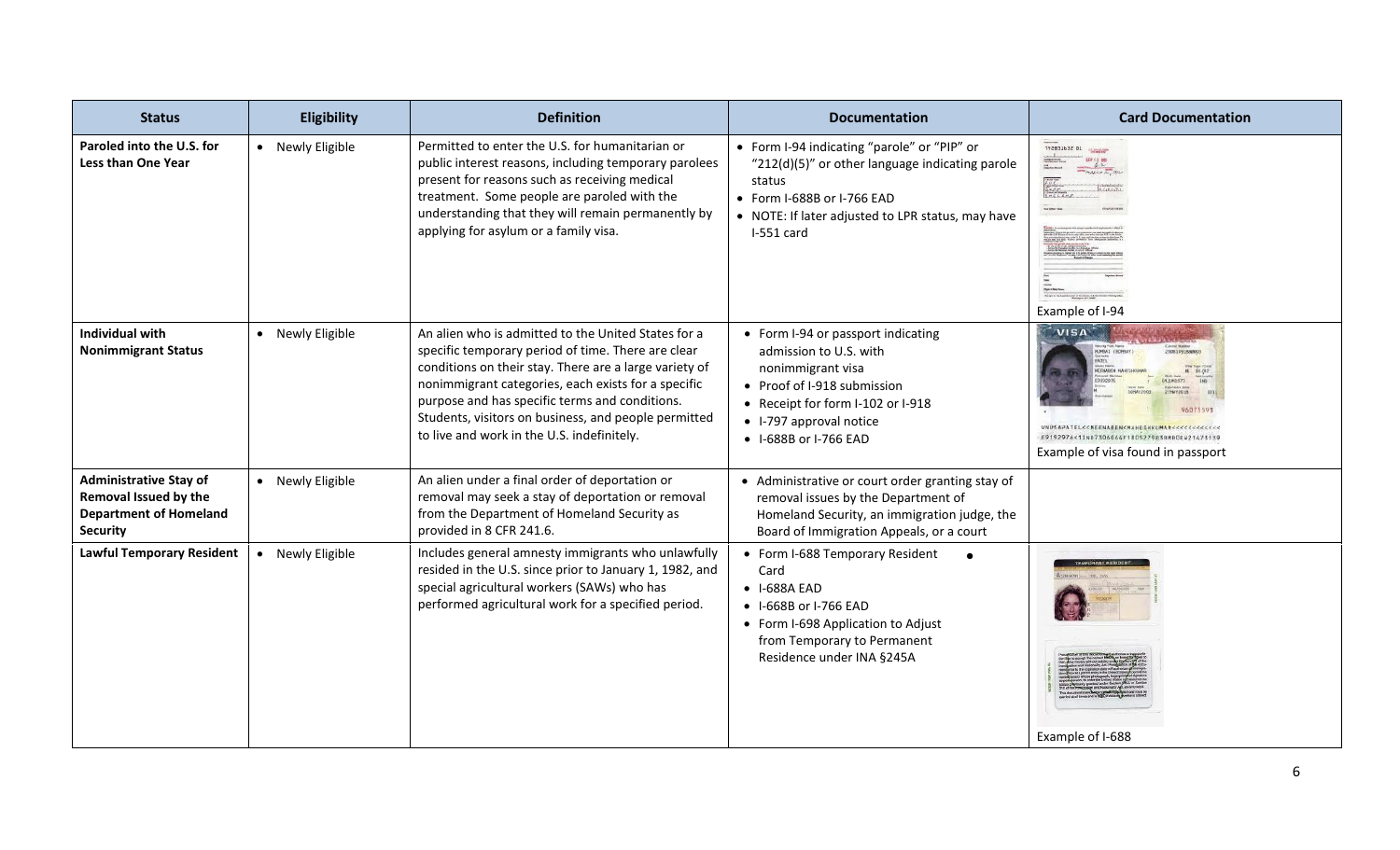| <b>Status</b>                                                                                | <b>Eligibility</b> | <b>Definition</b>                                                                                                                                                                                                                                                                                                                                                                                                           | <b>Documentation</b>                                                                                                                                                                                                                                                                                                                                  | <b>Card Documentation</b>                                                                                                                                                                                                                                                                                                                                                                                                                                                                                                                                                                                                                                                                                                                                                                                                                                                                                                                                                                                                                      |
|----------------------------------------------------------------------------------------------|--------------------|-----------------------------------------------------------------------------------------------------------------------------------------------------------------------------------------------------------------------------------------------------------------------------------------------------------------------------------------------------------------------------------------------------------------------------|-------------------------------------------------------------------------------------------------------------------------------------------------------------------------------------------------------------------------------------------------------------------------------------------------------------------------------------------------------|------------------------------------------------------------------------------------------------------------------------------------------------------------------------------------------------------------------------------------------------------------------------------------------------------------------------------------------------------------------------------------------------------------------------------------------------------------------------------------------------------------------------------------------------------------------------------------------------------------------------------------------------------------------------------------------------------------------------------------------------------------------------------------------------------------------------------------------------------------------------------------------------------------------------------------------------------------------------------------------------------------------------------------------------|
| <b>Family Unity</b>                                                                          | • Newly Eligible   | Protects families against deportation/removal and<br>provides eligibility for Employment Authorization<br>Document. The person must have been the<br>spouse or child of an amnesty immigrant (an<br>immigrant who unlawfully resided in the U.S.<br>since prior to January 1982) as of 1988, and has<br>been residing in the U.S. since that date. Family<br>Unity also extends to spouses and unmarried<br>minor children. | Form I-797 Notice of Action showing approval<br>for I-817 application for Family Unity<br>I-688B or I-766 EAD<br>$\bullet$                                                                                                                                                                                                                            | Department of Hogedaud Security<br>I-797, Notice of Action<br>U.S. Characteristic and Internationalizer New<br><b>THE ENDING BOOK CHEATERS</b><br><b>WEST STR.</b><br><b>Notice Type</b><br>College partition has been approved. Mustagement that partitionity for with two collines<br>cost on his or fac peeding adjustment of makes implicanties.<br>e expressi al sele visa periodime done nor to itemat drago explicabilication abatime and done any guarantee shar the atten<br>continuers will conveniently be found to be educated for a system of the motors in the motors, or the con-<br>change, on architecture of postals.<br>ATT - 2009 OF MY A VIDA RIS HAY IT AN USIN IN YOUR STATISTICS. THE<br>Example of I-797                                                                                                                                                                                                                                                                                                              |
|                                                                                              |                    | "Lawfully Present" if APPLICANT for Status                                                                                                                                                                                                                                                                                                                                                                                  |                                                                                                                                                                                                                                                                                                                                                       |                                                                                                                                                                                                                                                                                                                                                                                                                                                                                                                                                                                                                                                                                                                                                                                                                                                                                                                                                                                                                                                |
| <b>Applicant for Lawful</b><br><b>Permanent Resident (with</b><br>an approved visa petition) | • Newly Eligible   | Individuals whose relatives or employers have<br>requested the individual's immigration.                                                                                                                                                                                                                                                                                                                                    | • Receipt or notice showing filing or pending status<br>of Form I-485<br>• Form I-797 ASC Appointment notice with Case<br>Type "I-485 application"<br>$\bullet$ Form I-688B or I-766 EAD<br>• I-797 receipt for application for EAD based on<br>CO <sub>9</sub><br>• I-512 authorization for parole, indicating<br>applicant for adjustment of status | <b>(THE INDEED STATES OF ATTENT</b><br>Morris 19, 2004<br>West 29, 2014 1 of 1<br>Mobies Type: Incolor Nette<br>Mount received: 6 178.0<br><b>Semptembe</b> - If any of the store indicement as immercet, call monemed service semation<br>ternant procedurely time for this hind of ones on our autocour or employer.<br>The state start as to get from a that spiking as we complete the processes<br>$\mathcal{P}_{\text{M}}$ and $\mathcal{P}_{\text{M}}$ and $\mathcal{P}_{\text{M}}$ and $\mathcal{P}_{\text{M}}$ and $\mathcal{P}_{\text{M}}$ are also the set of $\mathcal{P}_{\text{M}}$ and $\mathcal{P}_{\text{M}}$<br>rollery photo Martification, at<br>1946 - Insura cham Martification and<br>Please set the additional information on the big matches<br>and sumplement construction of the $\alpha$ - $\beta$<br>and $\beta$ - $\alpha$ - $\beta$ - $\beta$<br>and $\beta$<br>.0. 808 82531<br>LINCOLE DE 48501-2521<br>Puntomer Desvice Telephone: 810-275-527<br>Receipt showing filing or pending status of form I-<br>485 |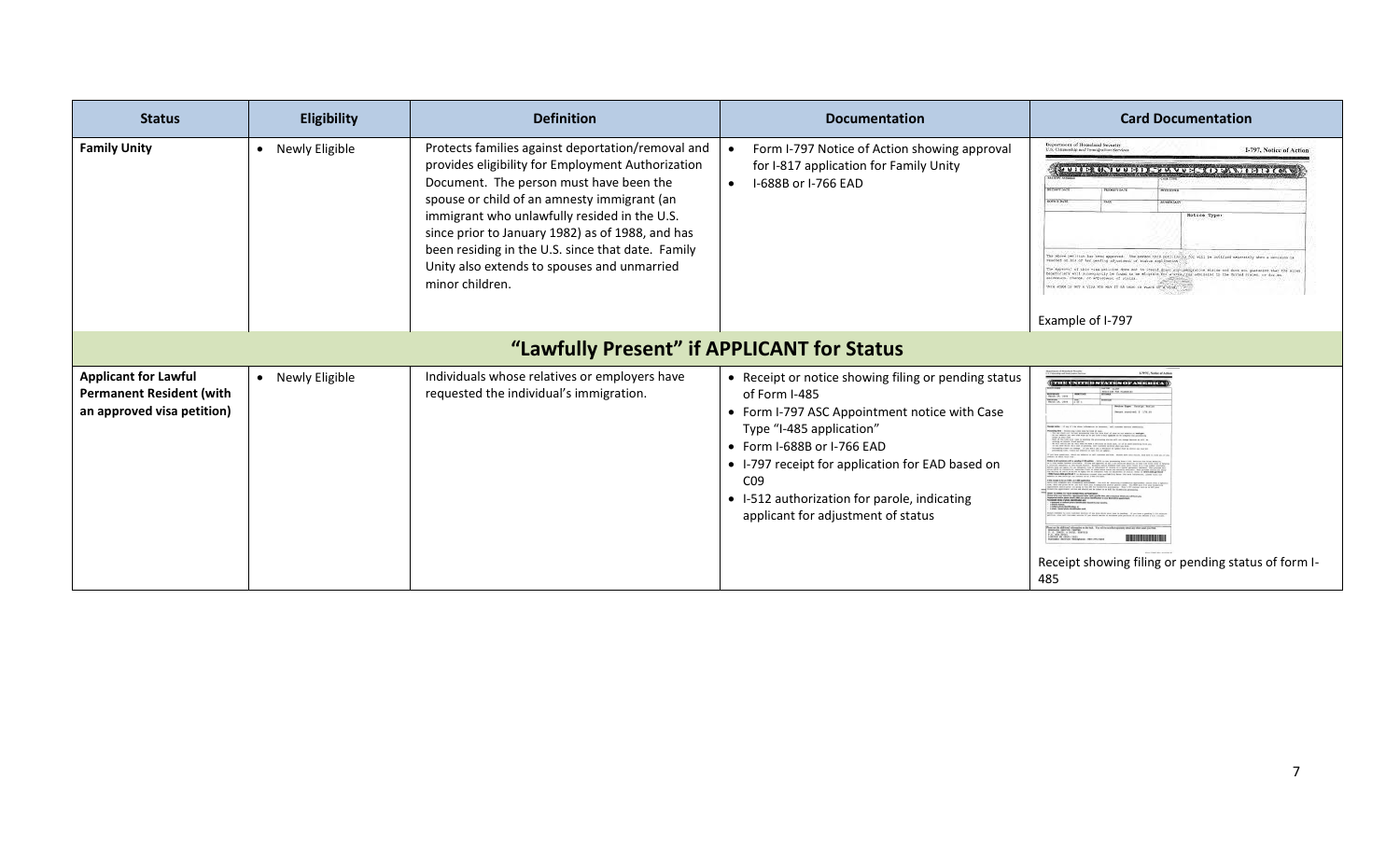| <b>Status</b>                                                                                                                                                                                                  | Eligibility      | <b>Definition</b>                                                                                                                                                                                                                                                                                                                                                                                                                                                                                                                                                                                                                         | <b>Documentation</b>                                                                                                                                                                                                                                                                                                                                                                       | <b>Card Documentation</b>                                                                                                                                                                                                                                                                                                                                                                                                                                                                                                                                                                                                                                                         |
|----------------------------------------------------------------------------------------------------------------------------------------------------------------------------------------------------------------|------------------|-------------------------------------------------------------------------------------------------------------------------------------------------------------------------------------------------------------------------------------------------------------------------------------------------------------------------------------------------------------------------------------------------------------------------------------------------------------------------------------------------------------------------------------------------------------------------------------------------------------------------------------------|--------------------------------------------------------------------------------------------------------------------------------------------------------------------------------------------------------------------------------------------------------------------------------------------------------------------------------------------------------------------------------------------|-----------------------------------------------------------------------------------------------------------------------------------------------------------------------------------------------------------------------------------------------------------------------------------------------------------------------------------------------------------------------------------------------------------------------------------------------------------------------------------------------------------------------------------------------------------------------------------------------------------------------------------------------------------------------------------|
| <b>Applicant for Asylum</b><br>*Only those who have been<br>granted employment<br>authorization or are under<br>the age of 14 and have had<br>an application pending for<br>at least 180 days are<br>eligible. | • Newly Eligible | Applicants who are over 14 years old are considered<br>"lawfully present" for ACA eligibility purposes if they<br>have been granted employment authorization.<br>Applicants under 14 are considered "lawfully<br>present" if their application for asylum or<br>withholding of deportation/removal has been<br>pending for 180 days.                                                                                                                                                                                                                                                                                                      | • Receipt or notice showing filing or<br>pending status of Form I-589<br>• Form I-688B or I-766 EAD                                                                                                                                                                                                                                                                                        | $(1 - 1)$<br>Winnertown<br>Warris 23, 2004<br>raing himse name for himse of them.<br>Server processing time for this hims of ones on our sensitio or week-gas.<br>Example of USCIS receipt                                                                                                                                                                                                                                                                                                                                                                                                                                                                                        |
| <b>Applicant for Special</b><br><b>Immigrant Juvenile Status</b>                                                                                                                                               | • Newly Eligible | Special immigrant juvenile status is available to<br>children who have been declared dependent upon a<br>state court or placed by a state court into the<br>custody of an individual or entity or state agency,<br>after a determination by the court that reunification<br>with one or both parents is not viable due to abuse,<br>neglect, abandonment or a similar basis, and when<br>a court or agency determines that returning to their<br>country of origin is not in their best interest.<br>Children who have applied for special immigrant<br>juvenile status by filing an I-360 petition with USCIS<br>are "lawfully present". | • I-797 Notice of Action Special<br>Immigrant Juvenile Approval Notice<br>• Form I-797 Welcome<br>Notice/Approval of I-485, "Other<br>Basis of Adjustment SL6"<br>• Form I-797C Notice of Action,<br>Receipt for I-360, Petition for<br>Amerasian, Widow(er), or Special<br>Immigrant<br>$\bullet$ 1-551 coded SL6<br>• Any verification from INS. DHS, or<br>other authoritative document | Department of Hosseland Security<br>U.S. Commethic and femalysism Sec<br>I-797, Notice of Action<br>THE E UNIQUE IS STATES OF AN ICE ICA<br>993300<br><b>Notice Type</b><br>obove performs has been approved. The person that performs the fix will be infilled expressivly above<br>Only on his or hat meeting adjusteent of status application.<br>the expression in this was periodic does not to create disc concidence on active and does any parameter that t<br>MONTCLANC will superpositely be these in an activities for a wind-give admission in the fields sixten, or due a<br>" Despite a main in mont for the state and any at real of the state<br>Example of I-797 |
| <b>Applicant for Victim of</b><br><b>Trafficking Visa</b>                                                                                                                                                      | • Newly Eligible | The T Nonimmigrant Status (T visa) is a set aside for<br>those who are or have been victims of human<br>trafficking, protects victims of human trafficking and<br>allows victims to remain in the United States to<br>assist in an investigation or prosecution of human<br>trafficking.                                                                                                                                                                                                                                                                                                                                                  | • I-914 (T visa application) includes a<br>personal statement explaining how<br>they were a victim of trafficking.                                                                                                                                                                                                                                                                         | 1-914. Apolication for T Nor<br>TAXT HERE - Type or print. The musk int. Soi As<br>ANY A Perpose for Filing<br>Apt. 6<br>lafe Mailing Address (Today than show) - Sayet Number and Name Age, at<br>Zip/Finial Code<br>Example I-914                                                                                                                                                                                                                                                                                                                                                                                                                                               |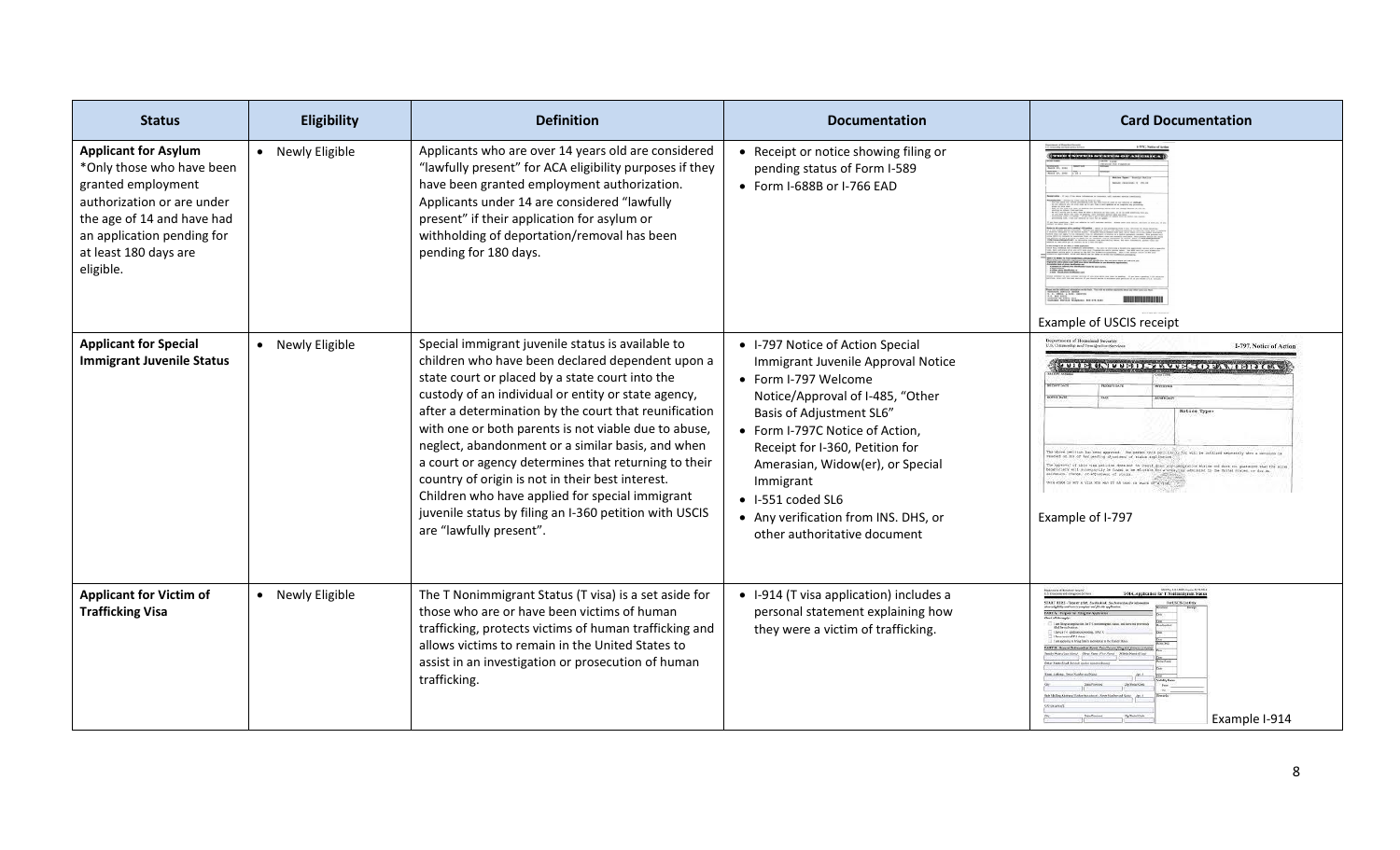| <b>Status</b>                                                                                                                                                                       | Eligibility      | <b>Definition</b>                                                                                                                                                                                                                                                                                                                                               | <b>Documentation</b>                                                                                                                             | <b>Card Documentation</b>                                                                                                |
|-------------------------------------------------------------------------------------------------------------------------------------------------------------------------------------|------------------|-----------------------------------------------------------------------------------------------------------------------------------------------------------------------------------------------------------------------------------------------------------------------------------------------------------------------------------------------------------------|--------------------------------------------------------------------------------------------------------------------------------------------------|--------------------------------------------------------------------------------------------------------------------------|
| <b>Applicant for Withholding</b><br>of Deportation or<br><b>Withholding of Removal,</b><br>under the Immigration<br>Laws or under the<br><b>Convention Against Torture</b><br>(CAT) | • Newly Eligible | Applicants who are over 14 years old are considered<br>"lawfully present" for ACA eligibility purposes if they<br>have been granted employment authorization.<br>Applicants under 14 are considered "lawfully<br>present" if their application for asylum or<br>withholding of deportation/removal has been<br>pending for 180 days.                            | • Receipt or notice showing filing or<br>pending status of Form I-589<br>• Form I-688B or I-766 EAD                                              | <b>L797C, National Art</b><br><b>(THE UNITED STATES OF ANTERIAL</b><br>Watch 29, 2014     of<br>Example of USCIS receipt |
|                                                                                                                                                                                     |                  | "Lawfully Present" and Must also have Employment Authorization                                                                                                                                                                                                                                                                                                  |                                                                                                                                                  |                                                                                                                          |
| <b>Applicant for Temporary</b><br><b>Protected Status with</b><br><b>Employment Authorization</b>                                                                                   | • Newly Eligible | United States grants a special temporary<br>immigration status to the citizens of certain foreign<br>countries that have experienced major disruptions,<br>known as Temporary Protected Status (TPS). Due to<br>civil wars, natural disasters or other general threats,<br>the government of the United States designates<br>certain foreign countries for TPS. | • Receipt or notice showing filing or<br>pending status of Form I-821<br>• Form I-688B or I-766 EAD                                              | 80-808-773 C19 SR<br>Example of I-766 EAD                                                                                |
| <b>Registry Applicants with</b><br><b>Employment Authorization</b>                                                                                                                  | • Newly Eligible | Individuals who have resided continuously in the<br>U.S. since January 1, 1972 and meet the LPR status<br>requirements. Registry applicants must have<br>Employment Authorization Document (EAD) to be<br>lawfully present.                                                                                                                                     | • Receipt or notice showing filing<br>Form I-485 Application to Register<br>Permanent Resident or Adjust<br>Status<br>• Form I-688B or I-766 EAD | SPECIMEN<br><b>TEST V</b><br>00-000-773 C19<br>001012M1105108ETH<<<<<<<<<<<br>Example of I-766 EAD                       |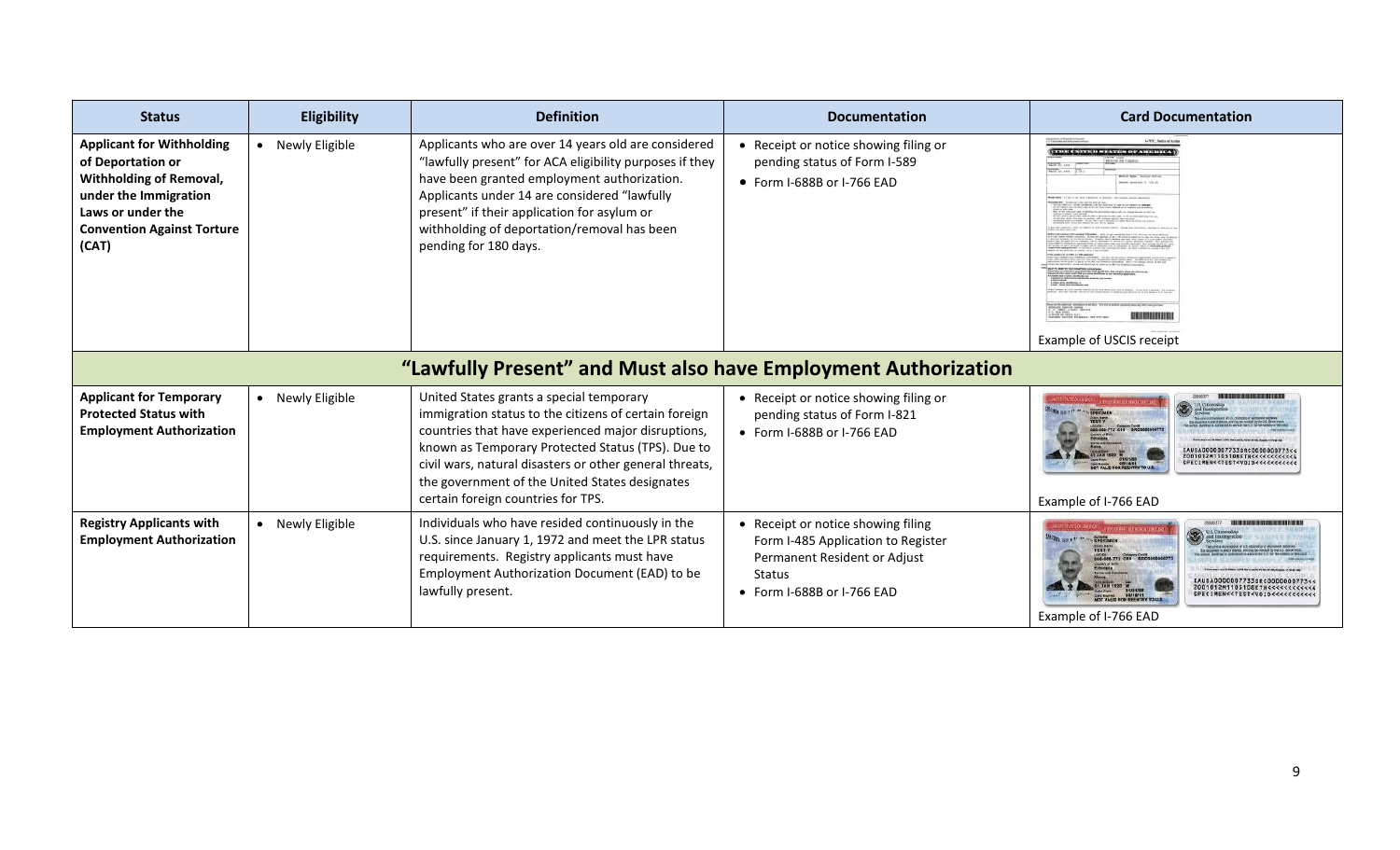| <b>Status</b>                                                                                                           | Eligibility      | <b>Definition</b>                                                                                                                                                                                                                                                                                                                                                                                                          | <b>Documentation</b>                                                                                                                                                                         | <b>Card Documentation</b> |
|-------------------------------------------------------------------------------------------------------------------------|------------------|----------------------------------------------------------------------------------------------------------------------------------------------------------------------------------------------------------------------------------------------------------------------------------------------------------------------------------------------------------------------------------------------------------------------------|----------------------------------------------------------------------------------------------------------------------------------------------------------------------------------------------|---------------------------|
| <b>Order of Supervision with</b><br><b>Employment Authorization</b>                                                     | • Newly Eligible | Granted to individuals with final order of<br>deportation or removal, but immigration authorities<br>are unable to remove. Individuals with an Order of<br>Supervision must have Employment Authorization<br>Document (EAD).                                                                                                                                                                                               | • Notice or form showing release<br>under order of supervision<br>• Form I-688B or I-766 EAD                                                                                                 | Example of I-688B         |
| <b>Applicant for Cancellation</b><br>of Removal or Suspension<br>of Deportation with<br><b>Employment Authorization</b> | • Newly Eligible | Individuals in the midst of removal or deportation<br>proceedings. Applicants for cancellation of removal<br>or suspension of deportation must obtain<br>Employment Authorization Document (EAD) to be<br>lawfully present.                                                                                                                                                                                                | • Receipt or notice showing filing<br>Form EOIR-40, EOIR-42, or I-881<br>$-1-256A$<br>• I-688B or I-766 EAD                                                                                  | Example of I-881          |
| <b>Applicant for Legalization</b><br>under IRCA with<br><b>Employment Authorization</b>                                 | • Newly Eligible | This provides a means for certain aliens who<br>maintained an unlawful residence in the U.S. since<br>prior to January 1, 1982, and who were physically<br>present in the U.S. from November 6, 1986 until the<br>date of filing of the application, can become<br>temporary residents. Then upon application and<br>fulfillment of continuous residence and other<br>conditions, they could file for permanent residence. | • I-688B or I-766 EAD<br>• Form I-687 Application for<br>Temporary Residence under INA<br>§245A<br>• Passport with a stamp or writing by<br>INS/DHS officer, indicating pending<br>§245A app | Example of I-687          |